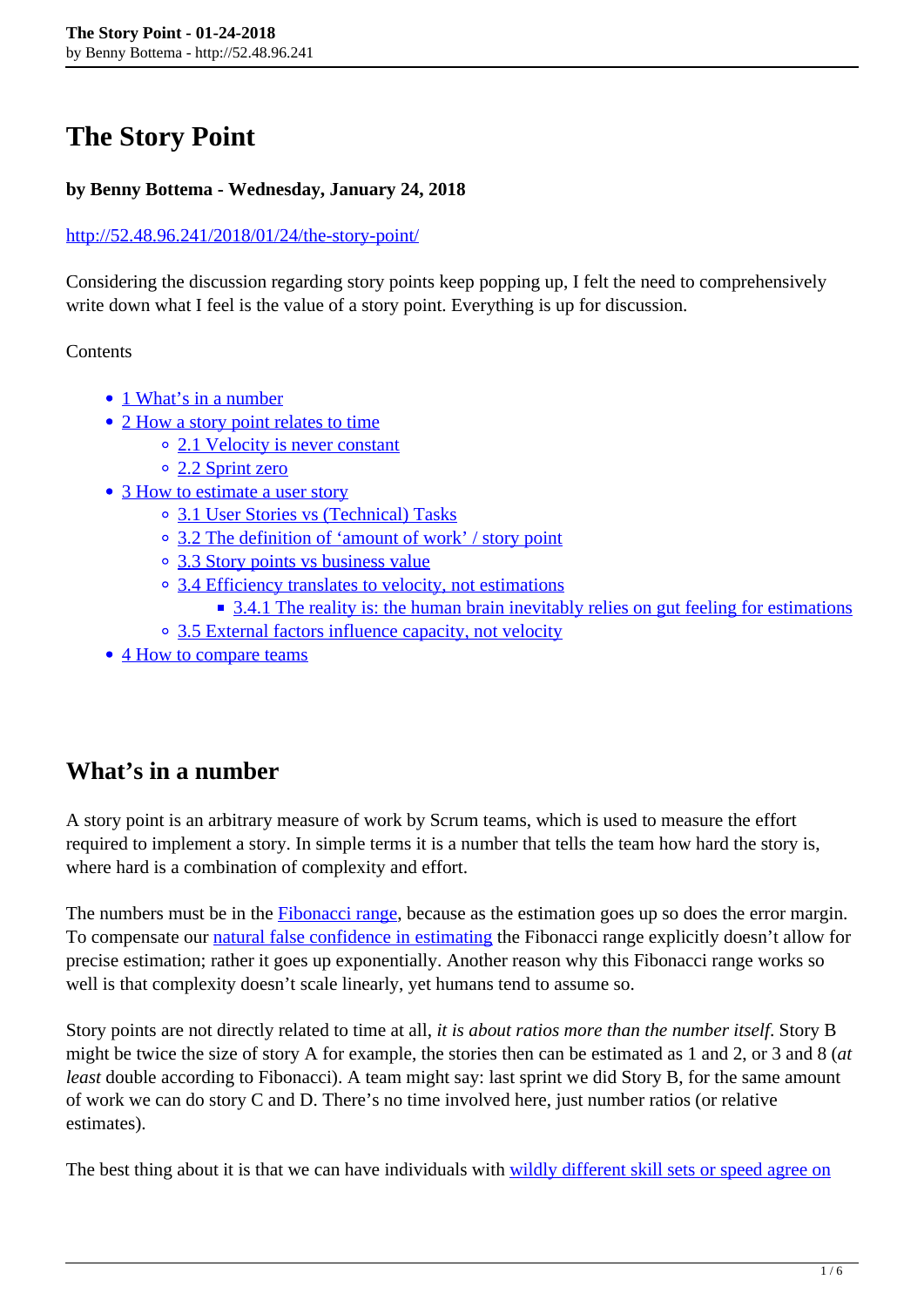[the amount of work](https://www.mountaingoatsoftware.com/blog/the-main-benefit-of-story-points) for a story. It is a universal estimation technique.

## **How a story point relates to time**

If a story point is not directly related to time, then how *can* you tell how much work a team can do in a sprint? After all, a sprint is a fixed time box so we end up converting amount of work to a timeline, there's no way around this need for planning unless you do [Kanban.](https://hackerchick.com/kanban-is-the-new-scrum/)

After a fixed time you can see how many story points have been delivered and the result is called the velocity, like 15 points per week. It's an indicator of throughput. However, you will never be able to tell how much time a specific story or story point will take. You can try based on past performance, but as the velocity is based on the team's average, including general external factors, a single story will never be entirely predictable. All you can say is: "for a sprint of 3 weeks, we are pretty confident we can deliver this much work." (but under promise and over deliver)

#### **Velocity is never constant**

Velocity is always team based, averaging the individual speeds. As long as the general setup of the team remains the same (1 senior, 2 juniors, 3 devs, 1 test etc.), the velocity should be somewhat stable and dependable, extreme external disturbances during a sprint notwithstanding. So if you swap out a medior with another medior, the change should not affect the velocity much in a team of 8 members.

Velocity is influenced by many factors, such as develop skills, number of developers, down time of TEST / Bamboo / SVN, communication issues, changing requirements, meetings, sickness, unexpected extra work etc. etc. By taking the average velocity of multiple sprints you can get a cautious suggestion of what a team is capable of in a single sprint. However, know that the environment is always changing, and a velocity of any given single sprint is really a snapshot and should only be used pessimistically.

#### **Sprint zero**

When a team just forms, to get a feel for how many points a it can do in a sprint, the team members don't plan at all; they just estimate a bunch of work. They just start and see how many points are finished at the end. That then becomes the initial velocity and serves as a basis for planning the next sprint.

### **How to estimate a user story**

To be able to assign a number to a story point you need a baseline, a [reference story](https://stwunder.wordpress.com/tag/reference-user-story/). The numbers in the baseline are not really important, as long as you don't end up going above 100 with estimations. If a simple task is baselined at 55 story points, then a more complex task ends up being over a 100. This should be avoided.

#### **User Stories vs (Technical) Tasks**

Often, we poker once we have an oral consensus on a detailed technical on-the-spot analyses. It is only natural: team members and especially developers feel more confident about an estimate if they know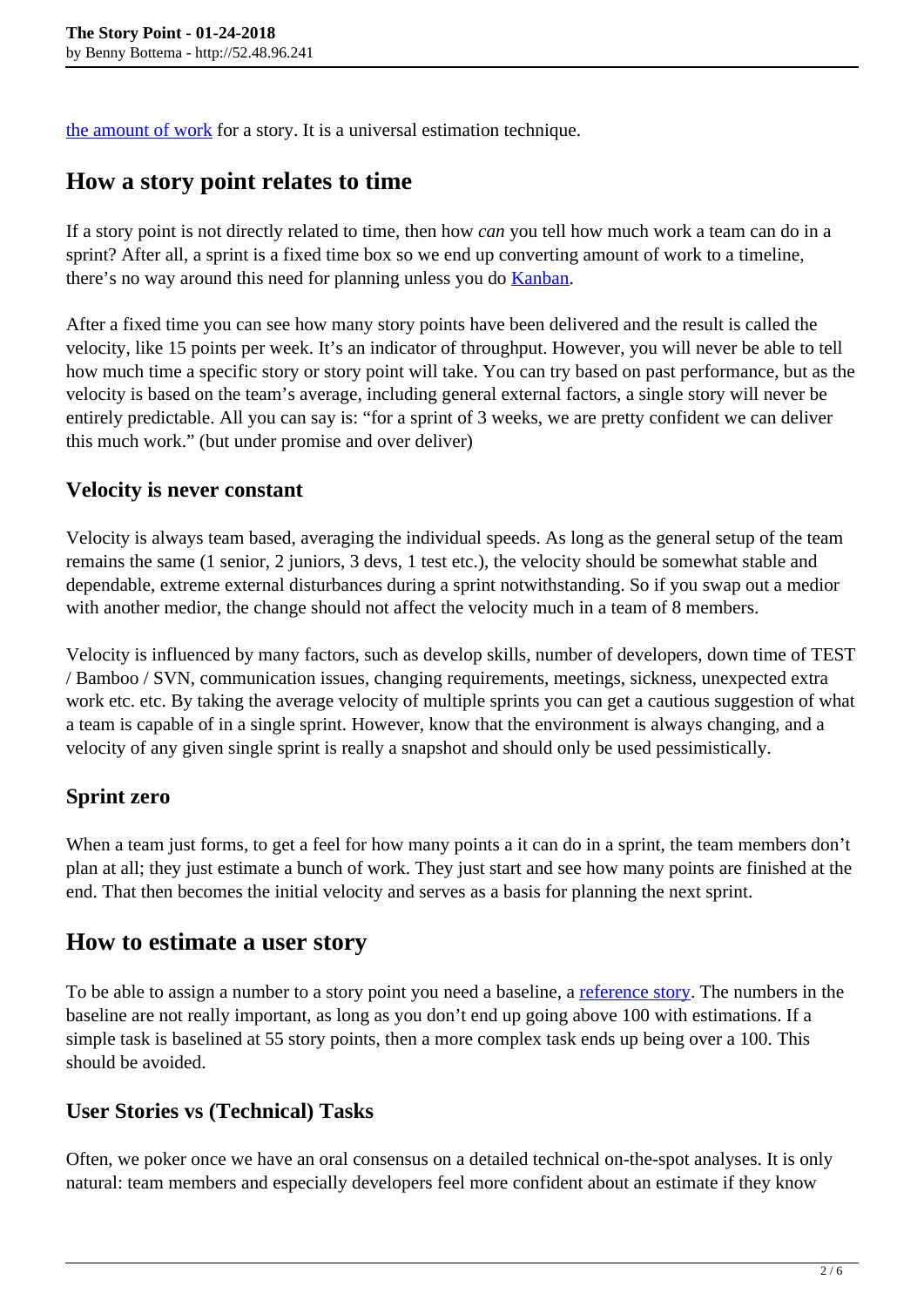exactly what they need to do on a technical level. This is the reason why developers often rule the sprint plannings and other roles are present as witnesses rather than first class participants.

Ideally however, Scrum tells us we shouldn't estimate technicalities, but rather we should estimate functional pieces. After all a User Story represents a functional concept from a customer perspective ("As a user I can…"). These functional stories should be estimated without knowing too much about it technically. This way everybody's input becomes equally important. After estimating how much functionality we think we can do, the developers split up the stories into (technical) tasks.

I have never seen this approach in the wild, though. Somehow all the teams I have been part of gravitate towards technical analyses sessions after which a very precise poker planning is done mostly by the developers. My instincts tell me that the 'pure' approach only works for small companies where the technical challenges are smaller and integrations with other systems are fewer. The more complex a system becomes, the more you need to know about the technical details in order to give a realistic estimation of required effort in story points.

### **The definition of 'amount of work' / story point**

It turns out the definition of amount of work is a moving target and not fixed at all. A team might say: "creating a new web service is 13 points", but it turns out teams don't stick to this definition in practice. In my experience teams invariably start to reduce the number of points the better or easier the task becomes. This is so, because the team *perceives the work as less work a*nd often it also really is up to a certain degree; it's not uncommon to hear the phrase: "oh I have done this before, it's easy now", or: "oh, we can just copy paste it from the other project, it's just 1 point", or: "we have never done this before, let's add 3 points". The problem then is how do we estimate using reference stories.

A reference story is a story *as if you do it from scratch*. A reference story is to be used early in a project. Later on, a team's implemented stories from previous sprints become the new reference stories and you will have a larger pool to compare to: "we don't have a reference story for this, but last month we did this for 5 points".

It's a false conclusion to say: "we have become more efficient at creating web services using copy/paste, so instead of reducing the number of story points, we state that our velocity is higher". It is false, because *the actual work is not the same*. Copy pasting is not the same amount of work as create a web service from scratch and so you shouldn't treat it as such. We should estimate the actual work involved, because that is what a story point is about.

### **Story points vs business value**

Often I see that story points are interpreted as business value. They are not. It is entirely possible to realize 20 story points while offering no business value. The reverse is true as well: you can realize 1sp while offering serious business value.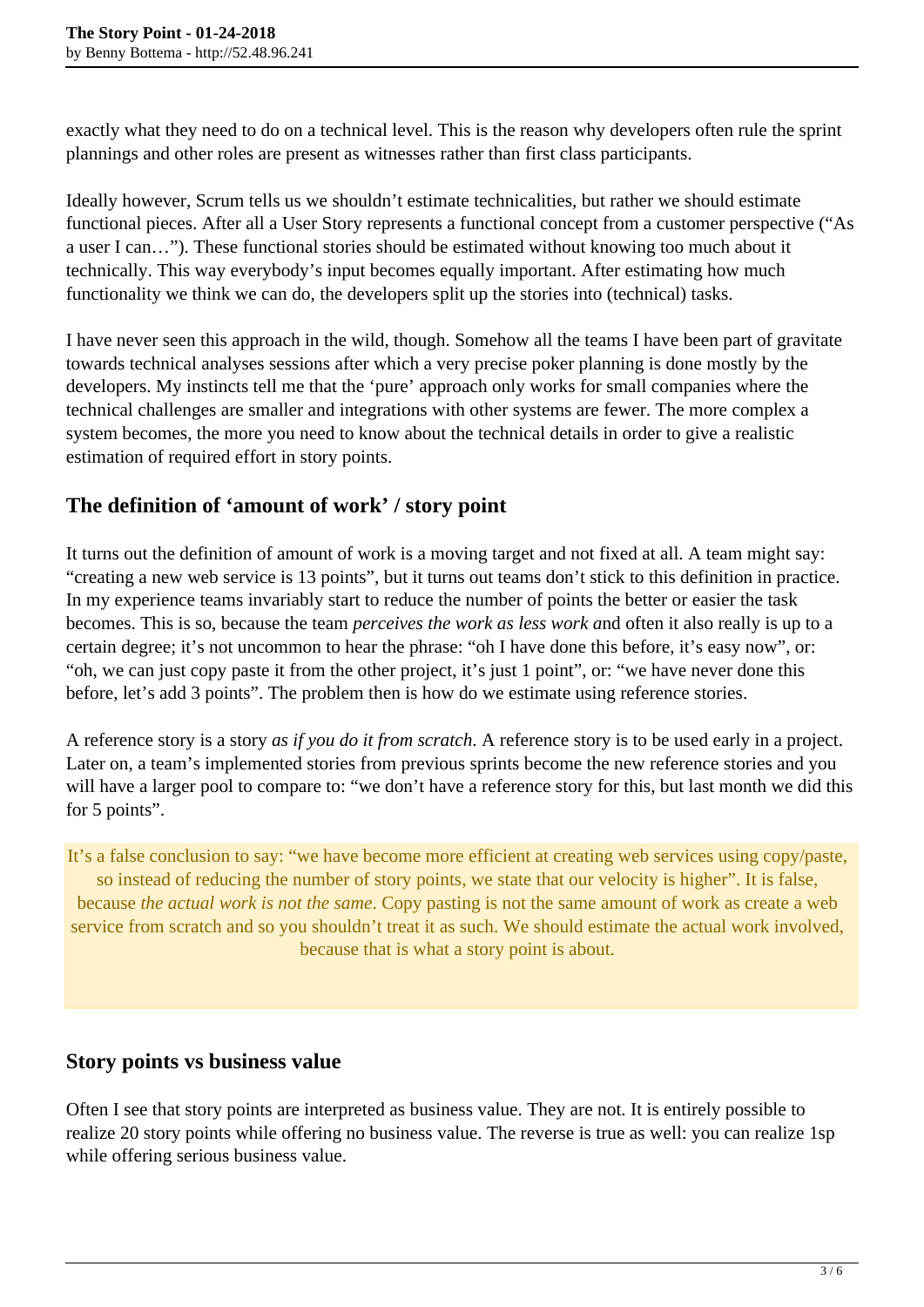Business value should be assigned separately if you want to keep track of it for reporting purposes or quick overviews. During backlog grooming sessions, where the user stories are prioritized in advance, a product owner will often have a good idea of the more important stuff, but it can help to have the business value stated explicitly. This is more for the product owner and internal business discussions rather than the estimating implementation efforts; the team just estimates amount of work and the product owner distributes it among sprints.

Another widely system used to indicate business value, or priority to be more precise, is a flag indicating *minor*, *major*, *critical*, *blocking* etc. Platforms such a Atlassian's JIRA has this built in.

#### **Efficiency translates to velocity, not estimations**

Leaving aside the 'actual work being reduced because of the copy/paste factor' class of arguments, estimations should never be modified because we became more efficient at some task. If creating a new web service always requires certain essential steps, it will be the same work every time, regardless how fast you have become at it. For the same reason you also shouldn't *increase* an estimation because "we have never done something like this before", or: "we have to do some research first". The amount of work remains the same, but we simply don't know how quickly we can do it. This will affect velocity, but not the story estimation.

Rather than changing the estimation, your team's velocity would automatically go up as you can do more of the same work in a sprint compare to previous sprints.

Especially when research is needed, you should rather pull it out of the story as a time boxed spike. You can't put story points on a spike, because every spike is different. Spikes therefore should not be taken into account when calculating velocity, but it does mean the sprint is shortened matching the time box (or assign story points in hindsight based on the same velocity used to plan the sprint).

Ideally you should always estimate comparing to either reference stories or stories from previous sprints. If you can't find an exact match that's fine, just try to relate your story in terms of effort. Try to avoid the automatic switch to gut feelings, because that's where a team starts to mess up estimates and include invalid value modifiers. If you stick to this, your velocity should naturally go up over time as your team becomes more efficient and experienced.

#### **The reality is: the human brain inevitably relies on gut feeling for estimations**

Unfortunately, sticking to reference stories or past stories is easier said than done. In fact so much easier that I haven't seen this followed through even once; teams always tend to forget about reference stories and rely on gut feeling a few sprints in.

The Fibonacci range alleviates some of the off-estimation impact due to this, but really it indicates an impedance mismatch between how teams operate -and indeed how humans think- and how Scrum experts classically assert how estimates should be done. To do this properly, you would need a permanent Scrum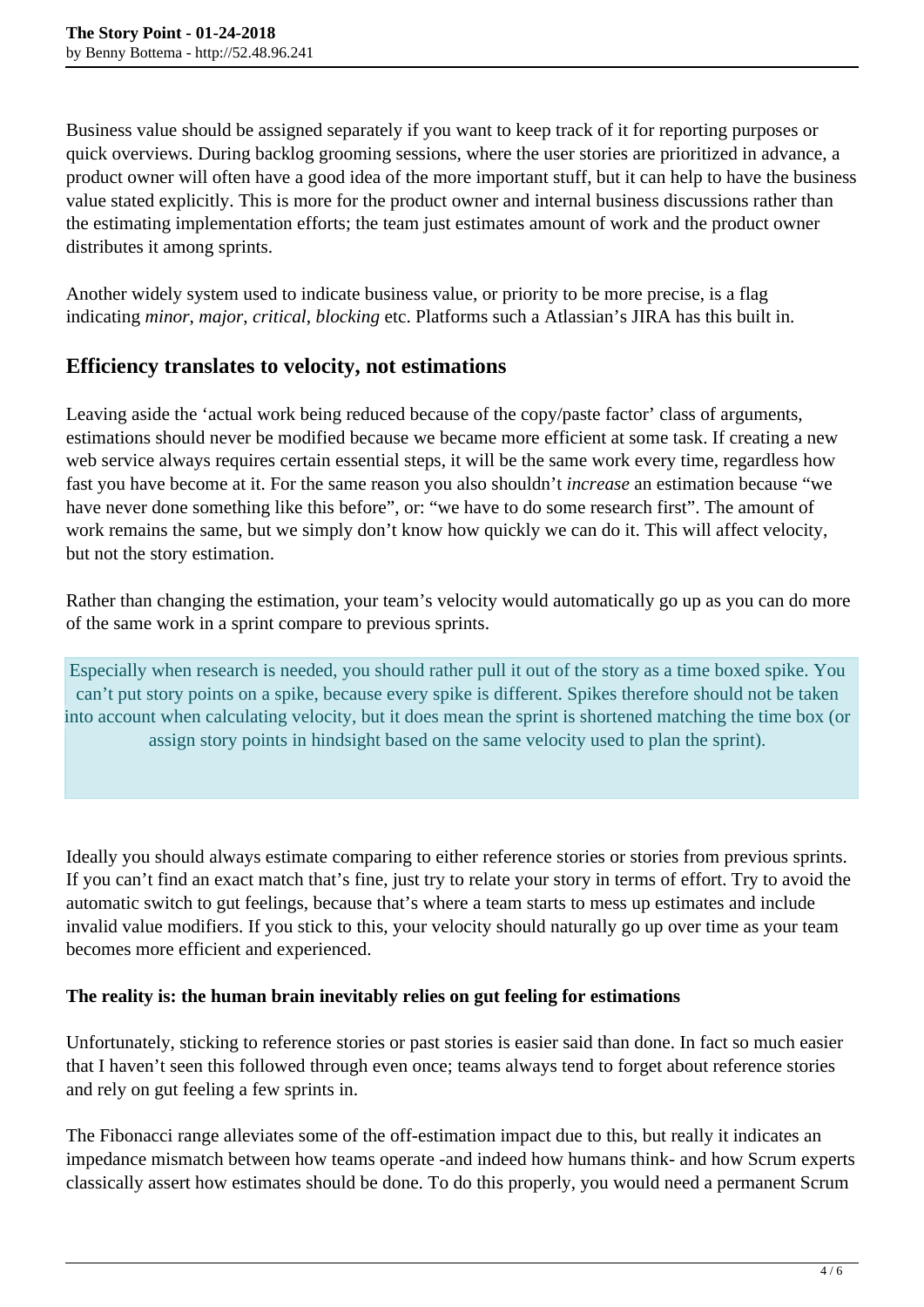coach to act as estimation police, which goes against the very nature of agile development. You don't want that.

As always the real point is to be predictable, so for a single Sprint relying on gut feeling this might be fine. It makes it difficult though to plan large releases many sprints ahead as many enterprise companies do, since the unanchored-by-reference-stories gut feeling is a moving target. It also makes it impossible to compare teams (more on that further down). One reason this occurs is because inherently teams are concerned with the next sprint and not some dead line in a far-off sprint. *This is by design*, but the company around the team often plans ahead much further and *is* concerned with this. This is the primary reason why at the end of six sprints, business at large can be surprised why the estimations were so far off. The Product Owner plays a key role here to keep business and development on the same page.

#### **External factors influence capacity, not velocity**

Some items you cannot estimate beforehand, such as production incidents: either these should be timeboxed or these should be updated during the sprint to match reality, based on the same velocity used to plan the sprint*.*

Story points are not about time, but about effort; production incidents take time but effort cannot be estimated in advance. The two are incompatible. If you get an incident that paralyzes two developers for a week, does it mean the team has a low velocity and the next sprint they should plan 20 story points less? No! Velocity remains the same, because the team's capability remains the same. Capacity however was reduced. For the next Sprint the same velocity applies, but you might want to reconsider a team's capacity based on external factors.

The reason I keep these two concepts separated is because environmental factors tend to be incidental, yet you want to know structurally what a team is capable of. Averaging multiple sprints alleviates the impact of incidentally reduced capacity of a team, though, but having a 'pure' velocity helps plan better in my opinion; it already is such moving target, let's not muddle it further by including the effect of sickness, you can't plan for that.

One way of dealing with incidental team disruptions is to still assign placeholder story points for incidents based on the current velocity (which effectively translates to reserving a timebox), but update during the sprint to match reality, another way is to reserve an actual time-box for incidents and reduce the Sprint duration / capacity (plan fewer story points).

An important goal of working with story points and sprints is about *predictability*. It is not a number game nor is it a measurement of performance. The objective is that a team can say with confidence how much work it think it can deliver in the next two-three weeks.